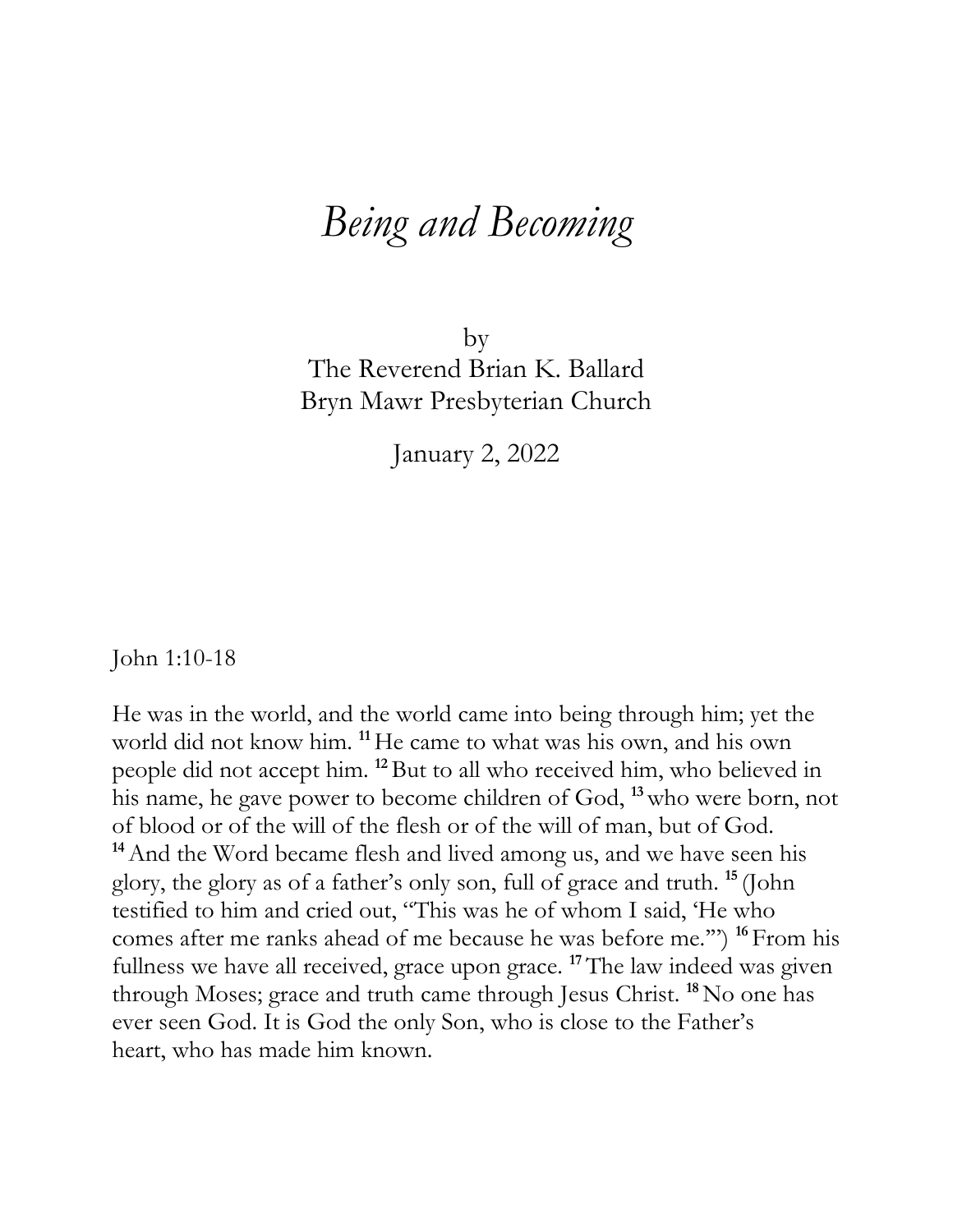In the beginning of 2022 the ball dropped, the confetti fell, embraces were exchanged, and the calendar started afresh. Around the globe and I presume in this sanctuary, people celebrated the changing of the year with the hope that this new year will be better than the last. Resolutions and goals were penned promising increased learning, or better health, or new opportunities. Goals that, today on January 2, are filled with energy, excitement, and eagerness. Beginnings are a time to reset, plan, and start fresh again. Research shows that people are more likely to pursue new achievements based on big moments on the calendar. The phenomenon has been termed "the fresh-start effect," and it results in a huge spike in internet searches for goal-related buzzwords at this time of the year. As Annie Dillard famously wrote, "How we spend our days is of course how we spend our lives. What we do with this hour, and that one, is what we are doing."<sup>1</sup> There is perhaps no better moment to reconsider how we are devoting each moment of our lives than at the turn of a new calendar year.

We all know, of course, that January  $1<sup>st</sup>$  is just an arbitrary date. It is a day set apart as the start of the new year, but there is nothing innately exceptional about it. You could just as easily set out to learn a new language or pay off debt on March 19 or August 6. Yet "the fresh-start effect" of a new year reassures us that beginnings are possible. While it may literally be just another day, the pomp and pageantry of January  $1<sup>st</sup>$  gives us the belief that this is truly a new beginning.

John's gospel is also not the actual beginning of things, but it's written to give us the belief that it is. Overall, the gospel of John actually falls about three quarters of the way through the bible, it is not even the first of the gospels, and yet its opening words tell us that all of a sudden we are back at the beginning.

The gospel opens, "in the beginning…" - three words that in today's vernacular might be rendered, "A long, long time ago.." or "once upon a time." The phrase refers to a time before time, a space before history began. This short phrase appears notably twice in scripture: once here at

 $\overline{a}$ <sup>1</sup> Annie Dillard, *The Writing Life*, 14.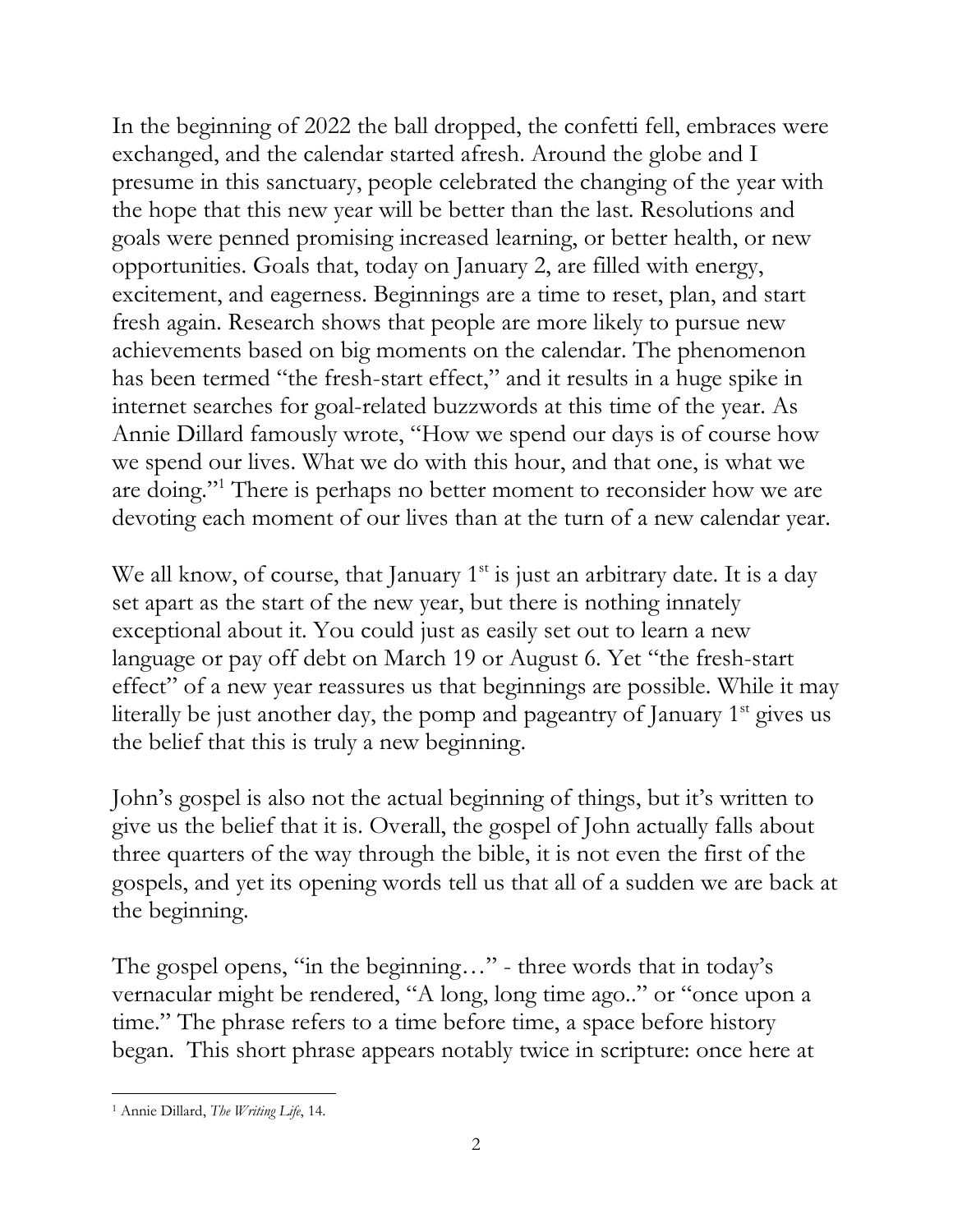the start of John's gospel. The other time, the first time, is at the very beginning of the bible itself in the opening words of creation in Genesis. "In the beginning…" signals the very start of things.

"In the beginning," John opens, "was the Word," which he will later enlighten is Jesus Christ. The Word was pure being, it was not created or made, it was there before beginnings began, before anything yet to be made was made. Prior to the start of all starts: the Word **was**.

From this place of being, the Word creates. John continues, "All things came into being through him, and without him not one thing came into being." The Word who is Being makes it possible for all other things to become. All of creation – you and me, neighbors and enemies – becomes from the Word. While God always is and was and will be, we come forth for a time, possessing a beginning and an end. Our transience separates us from God: we become, God is.

What comes next in John's gospel is the mystery and hope of our faith. The Word – the one who creates, who is – *became* flesh in the person of Jesus of Nazareth, a living, breathing first century Palestinian Jew. Nine nights ago on Christmas Eve we gathered here to remember and celebrate this unbelievable, incomprehensible moment. For if it made sense in ordinary language, John would not have used such intangible and dense language to explain it. In his sermon on this scriptural text, Frederick Buechner said, "John asks us to believe that the Word that became flesh, that became flesh like our flesh…was not a last-minute word and not just one word among many words, but was The Word, the primal, cosmic Word in which was life and light. All that God had from the beginning meant was here in this flesh. The secret of life and death was here."<sup>2</sup>

This is the mystery of the incarnation: that which "is" actually "becomes." In doing this God tell us two things: first that our material existence matters, and second that God wants to be close to us. Minister Stephen Bauman put it this way "our lives matter in an absolute sense by virtue of

 $\overline{a}$ <sup>2</sup> Frederick Buechner, *Secrets in the Dark: A Life in Sermons* (HarperSanFrancisco: New York:, 2006), 119.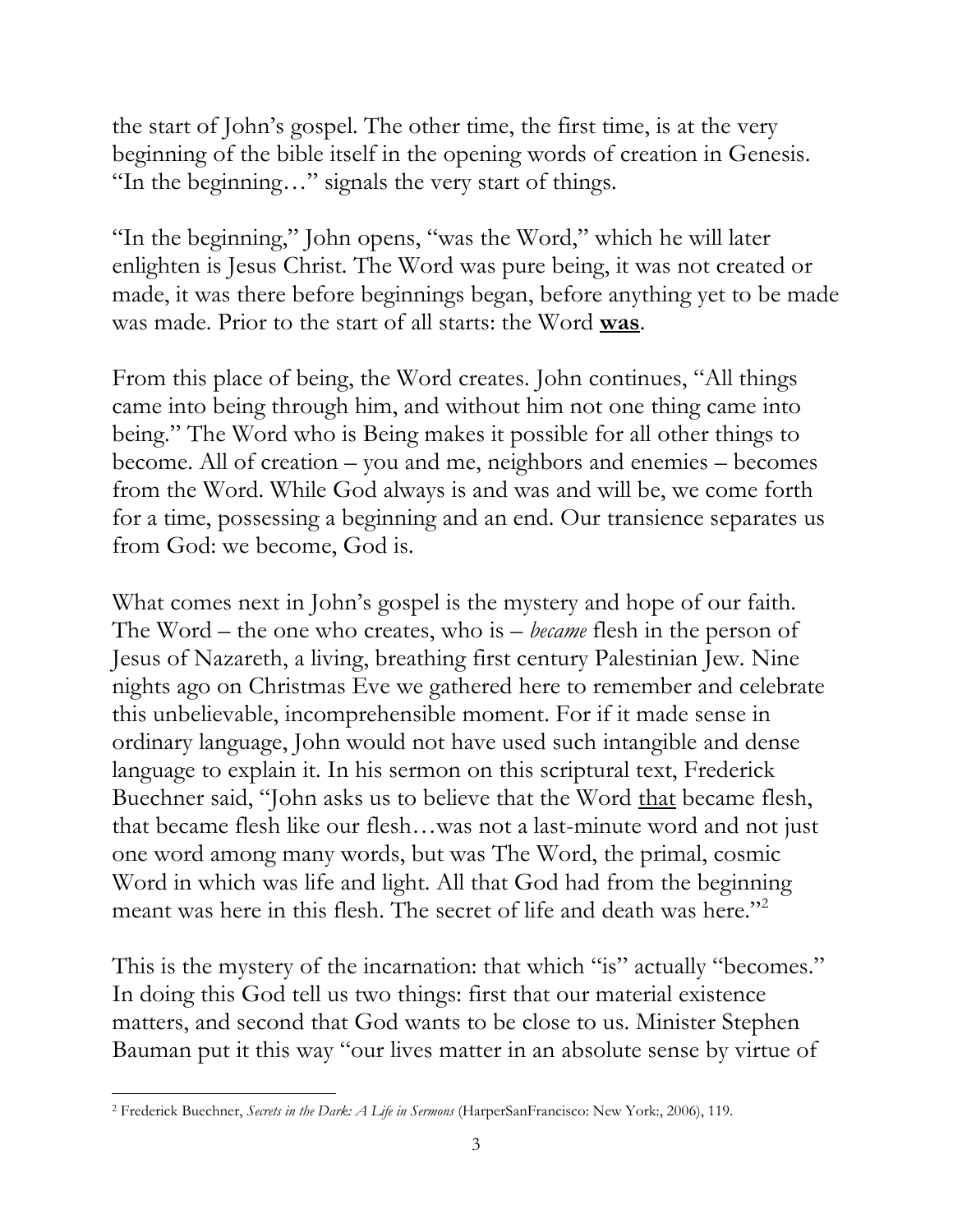God's blessing it, but it also matters to God relationally…God is not far away." <sup>3</sup> God, in all God's fullness and being, "became" to be close, to know you and me, to bless our lives here on earth.

All of this is to say that because we matter to God and God is close to us, all of us have within us **<sup>a</sup>** Word, a touch of the divine that God wants us to bring to life. In becoming flesh, God showed us how the Word can live on earth, and enabled us to do likewise. John wrote, "all who accept the Word, who believe in the Word, have the power to become children of God." The gift of Christmas is that God became like us, blessing our existence, forming a relationship with us, and now invites us to bring to life the Godgiven elements present in our very being.

The question is, what will you do with this Word that resides in you? Reflecting on this text and the power it possesses for each person, author and Episcopal priest Barbara Brown Taylor wrote that "almost everyone has a word that he or she has a gift for bringing to life. For one person the word is "compassion." For another it is "justice." For someone else the word is "generosity." For another it is "patience." Until someone acts upon these words, they remain abstract concepts – very good ideas that few people have ever seen. The moment someone acts on them, the words become flesh. They live among us, so we can see their glory."<sup>4</sup>

I wonder if there is a Word in you that can be brought to life this year. A Word that is unique to who God made you to be that perhaps has emerged intermittently over the years but has struggled to be a lasting presence. Perhaps other words have taken its place, words not from God but from the harshness of life: words like "judgment" or "busy" or "useless." I can promise you that your life will always be directed by some word; today is a great day to choose which word that will be. It is never too late to bring one of God's life-giving words to life.

 $\overline{a}$ <sup>3</sup> Stephen Bauman, "John 1:1-18: Pastoral Perspective," in *Feasting on the Word, Year C, Vol. 1* (Westminster John Knox Press: Louisville, KY, 2009), 192.

<sup>4</sup> Barbara Brown Taylor, "John 1:1-18: Homiletical Perspective," in *Feasting*, 191.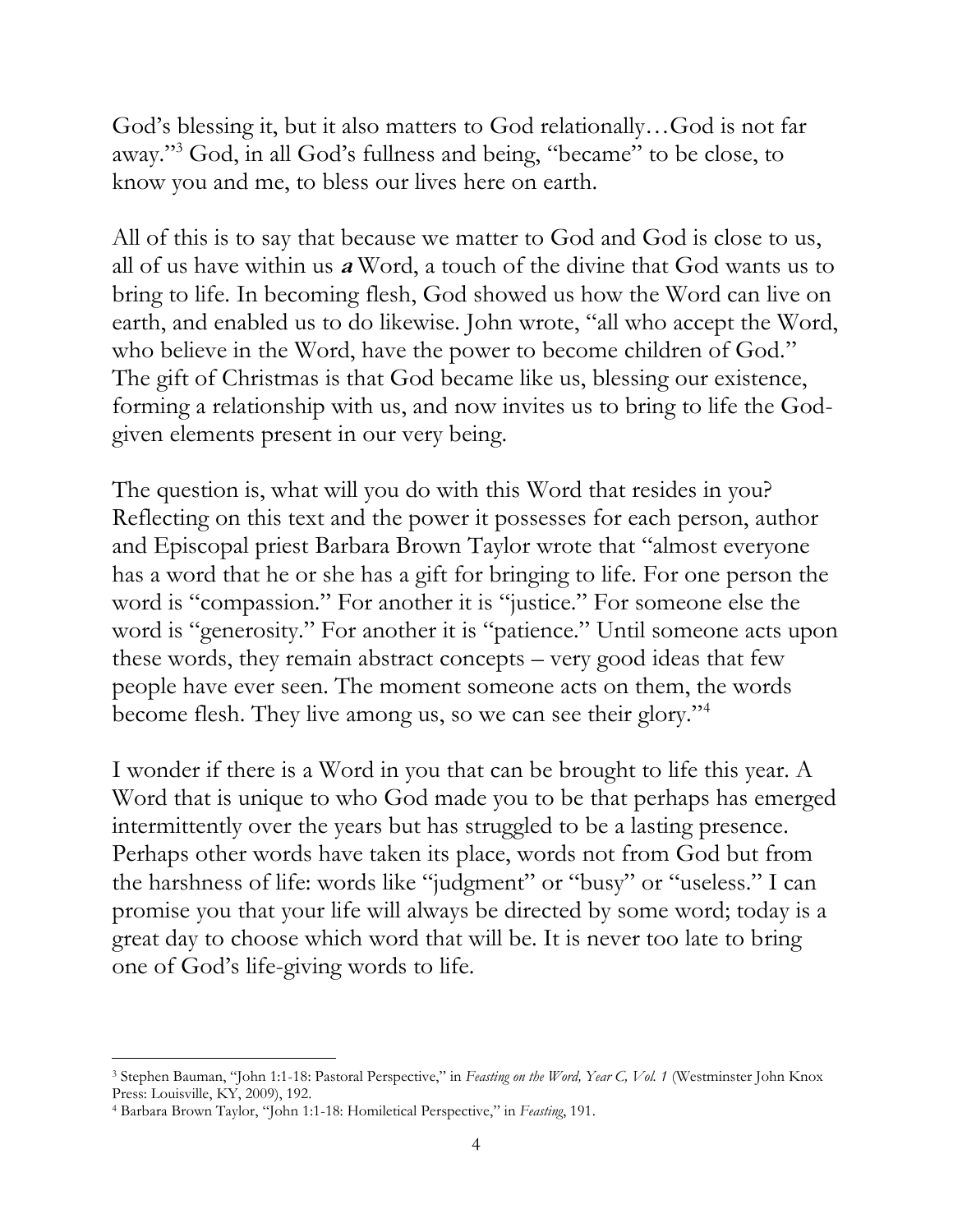You can begin by seeing how others have brought their Word to life. In his book *Domestic Monastery,* Father Ronald Rolheiser unearths wisdom from our Christian ancestors, the Desert fathers and mothers, many of whom lived monastic lives in cells and silence. These teachers had a rule, which was, "Go to your cell, and your cell will teach you everything you need to know." Building on their rule and practices, Fr. Rolheiser teaches, "for us a cell is a metaphor…it refers to duty, vocation, and commitment…In essence go to your cell and your cell will teach you everything you need to know: stay inside your vocation, inside your commitments, inside your legitimate conscriptive duties, inside your church, inside your family, and they will teach you where life is found and what love means. Be faithful to your commitments, and what you are ultimately looking for will be found there." Thomas a Kempis, the 15<sup>th</sup> century priest and author, said that "every time you leave your cell you come back less a person." Rolheiser reflects, "this is telling us that every time we step outside our commitments, every time we are unfaithful, every time we walk away from what we should legitimately be doing, we become less a person for that betrayal…stay inside your commitments, be faithful; your place of work is a seminary, your work is a sacrament, your family is a monastery, your home is a sanctuary. Stay inside them, don't betray them, learn what they are teaching you without constantly looking for life elsewhere and without constantly believing that God is elsewhere."<sup>5</sup>

Wherever you are today, God is present there with you. God has already given you a Word that you can bring to life. You need not search for it elsewhere, or have to lose weight or save money or change your diet before you find it. The Word is already part of you because you came into being through the Word. Of course, a final distinction is worth making: you are not *the Word*. Rather, you are endowed with *a Word*. You may have one or two or maybe even three Words you can bring to life, but you do not possess every Word. You merely point to Jesus, to *the* Word in your unique ways. That's why you're here, in this church, with your family, surrounded by others who also have a Word that they can bring to life.

 $\overline{a}$ <sup>5</sup> Father Ronald Rolheiser, *Domestic Monastery* (Paraclete Press: Brewster, MA, 2019), 35-37.